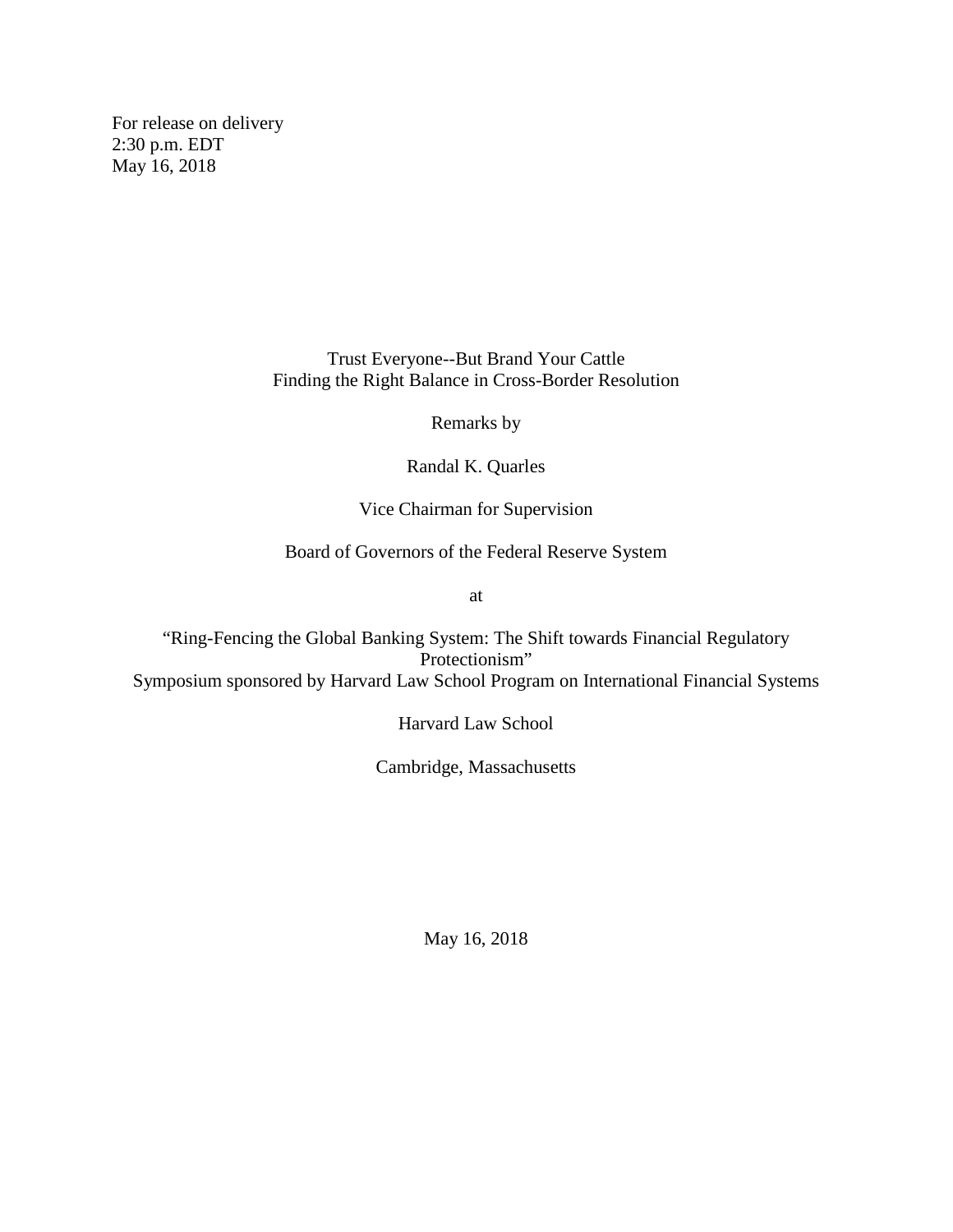Thank you to Professor Scott for inviting me to join this discussion on cross-border resolution and risks of fragmentation. Like many of my international counterparts in the audience, I maintain a deep commitment to cross-border banking and efficient movement of capital and liquidity, which are important contributors to long-term economic growth. And it is with that commitment in mind that I have considered the topic of today's conference: "ringfencing," beginning with some reflections on what the term means. Many here use the term to describe local capital and liquidity requirements, which are imposed ex ante on local subsidiaries and designed to protect those entities and their creditors from losses. The term is also used to refer to disruptive actions taken by host regulators to seize assets in the moment of crisis.<sup>[1](#page-1-0)</sup> This type of ring-fencing occurs suddenly and unilaterally.

Both uses of the term are associated with the risk arising from the stress or failure of a global financial institution; however, whether ring-fencing as I first defined it--prepositioning--is helpful or harmful in minimizing this risk depends on one's perspective. The views of different stakeholders tend to vary depending on whether one is seeking to maximize efficient allocation of resources in good times or minimize losses in stress and, importantly, whether one is a home or host regulator.

Before the financial crisis, much of our collective orientation was on maximizing the efficient flow of capital across the globe. This should remain a paramount goal. Yet in the wake of the financial crisis, global regulators have understandably also focused on minimizing the cost of the failure of a global financial institution by mitigating the impediments to cross-border resolution. The single-point-of-entry (SPOE) and bail-in concepts hold particular promise for

l

<span id="page-1-0"></span><sup>&</sup>lt;sup>1</sup> "Home regulator" refers to the prudential regulatory agency of the parent bank, and "host regulator" refers to the prudential regulatory agency of a foreign branch or subsidiary of the parent bank.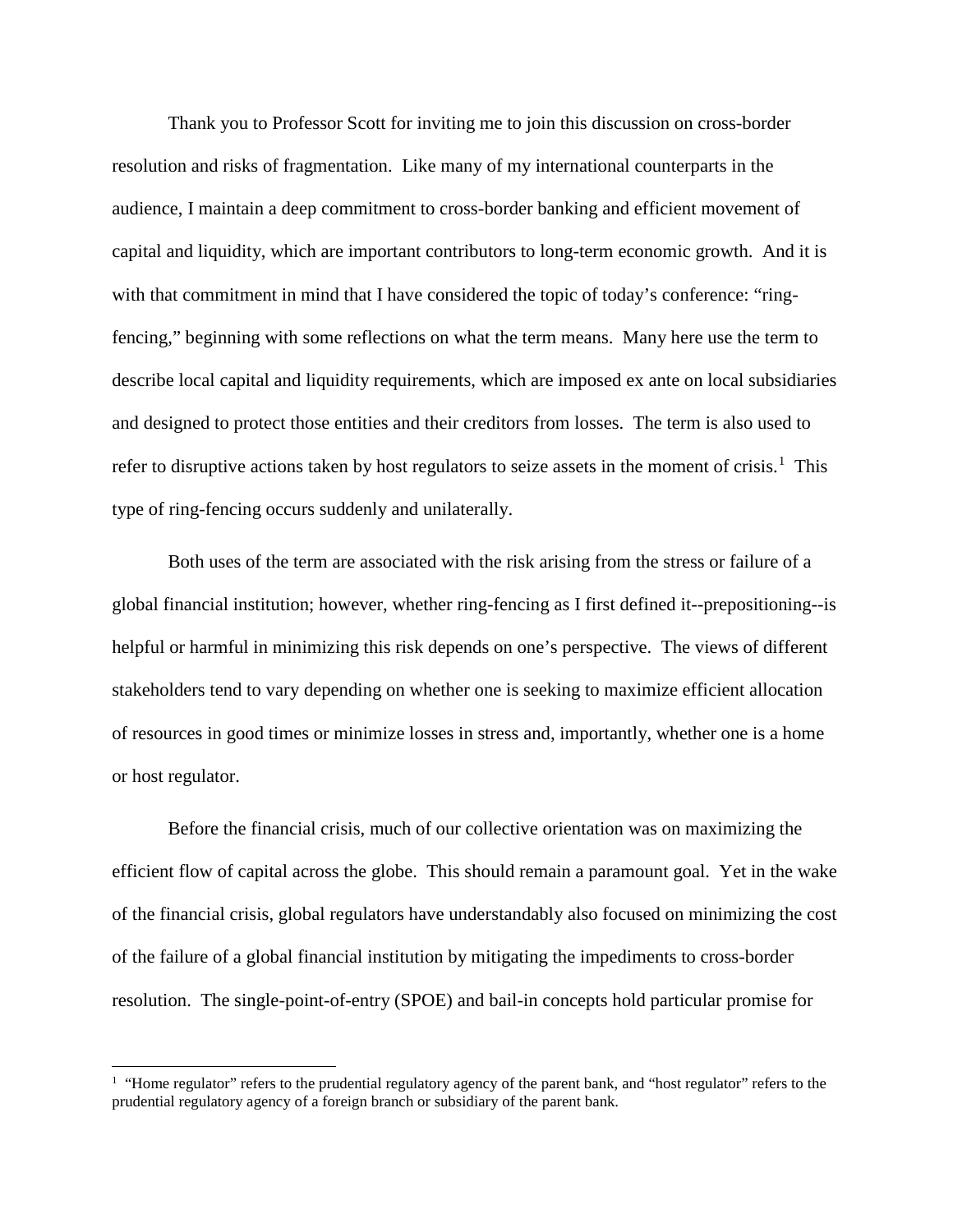most large global firms. However, a successful SPOE resolution of a large global firm has not yet been attempted and will require close cooperation among a large number of stakeholders, including both home and host country regulators. This cooperation will be based on an understanding of separate and mutual interests, not on trust alone. So while SPOE creates a potentially workable framework for resolution, setting the conditions for cooperation is critical. I grew up among the ranches of the American West, where we lived by the motto taught to me as a young child: trust everyone, but brand your cattle. This is a theme that will run throughout my remarks today.

In addition to setting the stage for effective cooperation, I will focus specifically on the type of ring-fencing that will almost certainly undermine the successful execution of an SPOE resolution--namely the disruptive seizure of assets by host regulators in the moment of stress. As with other elements of our regime, I have been considering whether our current prepositioning requirements for domestic and foreign firms operating in the United States are both minimizing this risk and functioning in an efficient and transparent manner, and I will share some thoughts in that regard. Our vantage point in the United States as a large home and host regulator would counsel that it is sensible to find a middle ground and fine tune our approach as we learn more and global conditions evolve.

## **Resolution Considerations of a Home and Host Regulator**

To enable cooperation and avoid a destabilizing seizure of assets by host regulators, I would submit that all jurisdictions must find a balance of flexibility for the parent bank and certainty for local stakeholders. Flexibility, or the ability to allocate capital and liquidity to different parts of the group on an as-needed basis, helps to meet unexpected demands on resources and reduces the risk of misallocation and inefficient use of resources. Certainty, or the

- 2 -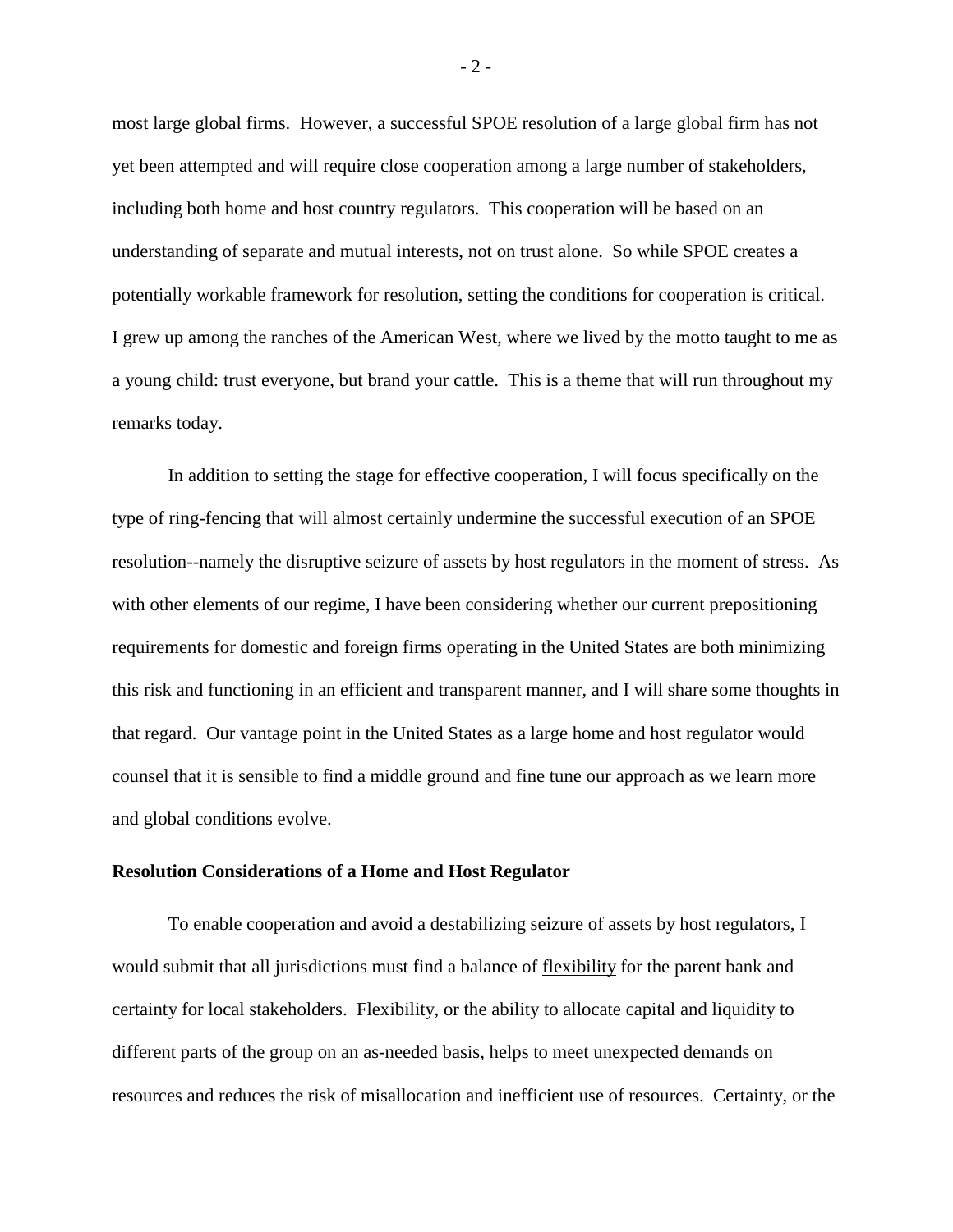local prepositioning of capital and liquidity to ensure a firm can satisfy local claimants under stressful conditions, helps to promote cooperation in the context of a cross-border resolution and avoid incentives for more drastic action by host authorities.

One's assessment of the optimal balance, as I alluded to earlier, can depend significantly on where one sits in the regulatory constellation. The home regulator, by nature, will logically prefer flexibility in a resolution; consolidated capital and liquidity requirements are most effective if resources can be freely allocated around the consolidated firm where and when they are needed. Flexibility also helps offset the uncertainty in forecasting the location within the consolidated firm where stress may arise. Yet I would also argue that home regulators should recognize host jurisdictions may take action to restrict the flow of resources, or worse yet, demand resources in the moment of crisis, even if the stress does not originally emanate from their location. Such actions tend to both limit the flexibility of the home regulator and undermine cooperation in times of stress.

The host regulator, by nature, will prefer the certainty that resources will be available to satisfy local customers and counterparties under stressful conditions. This is particularly the case if the risk of default or the potential local loss given default of a foreign firm is high, and the tolerance for a government-assisted intervention for foreign banks is low. However, the host regulator should also recognize that it is ultimately in its interest for the SPOE resolution of the foreign bank to be successful and, given the uncertainty of the circumstances or location of losses that emerge in an actual stress, adequate flexibility for the parent to deploy resources where needed is likewise in the host regulator's interest.

A global bank has other stakeholders who have preferences regarding flexibility or certainty and can take actions that can potentially destabilize the firm. For instance, parent

- 3 -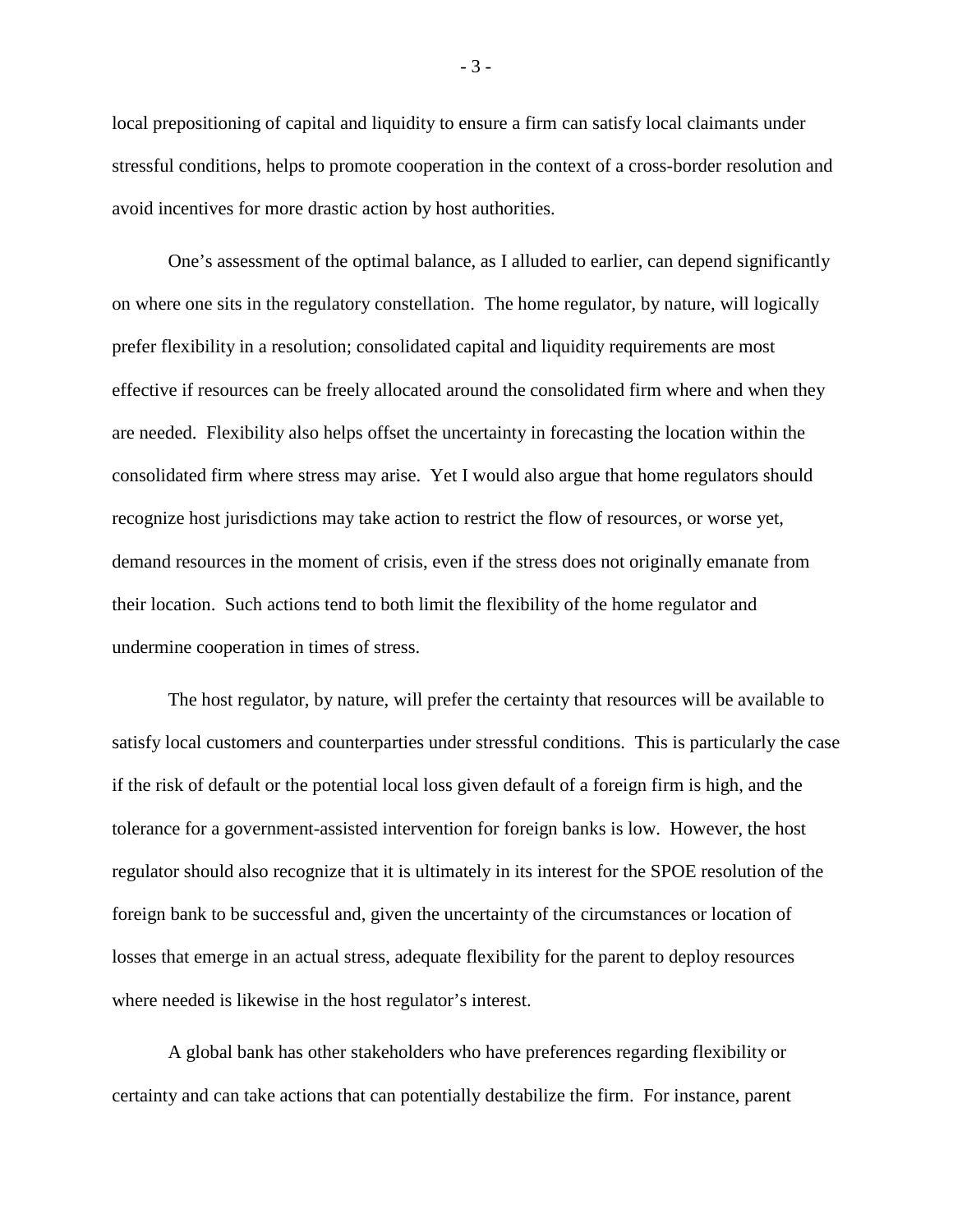company debt and equity holders may prefer less prepositioning, while local creditors and financial market utilities may prefer more. These other stakeholders can act in ways that can be destabilizing. Building a system that is transparent and is perceived by stakeholders as allocating losses fairly is key in this regard.

Finally, I would like to note that the considerations of policymakers in determining the right balance of flexibility and certainty may differ depending on whether the resource at issue is capital or liquidity. In resolution, the most important difference between capital and liquidity is the speed with which financial stress can appear. Liquidity needs are sudden and tend to manifest in all areas of the organization, and the consequences of not meeting liquidity demand- an immediate default on an obligation--can be grave. Capital needs, however, may be more localized and slower to evolve but are foundational to the execution of an SPOE resolution. It is unlikely that host regulators would be comfortable cooperating in an SPOE resolution strategy without some confidence in the viability of the entities in their jurisdictions.

## **U.S. Approach**

Historically, the United States and the United Kingdom have been in a unique position of having large interests as both home country and host country regulators of internationally active banks. Soon, the European Union is likely to assume this privilege as well. We understand that any requirements we impose on foreign banks operating in the United States may well be imposed on U.S. firms operating abroad. In addition, we are operating under a veil of ignorance, as we don't know whether the next firm in distress will be a U.S. firm operating globally or a foreign firm with U.S. operations. This provides us with strong incentives to view the risks from both sides.

- 4 -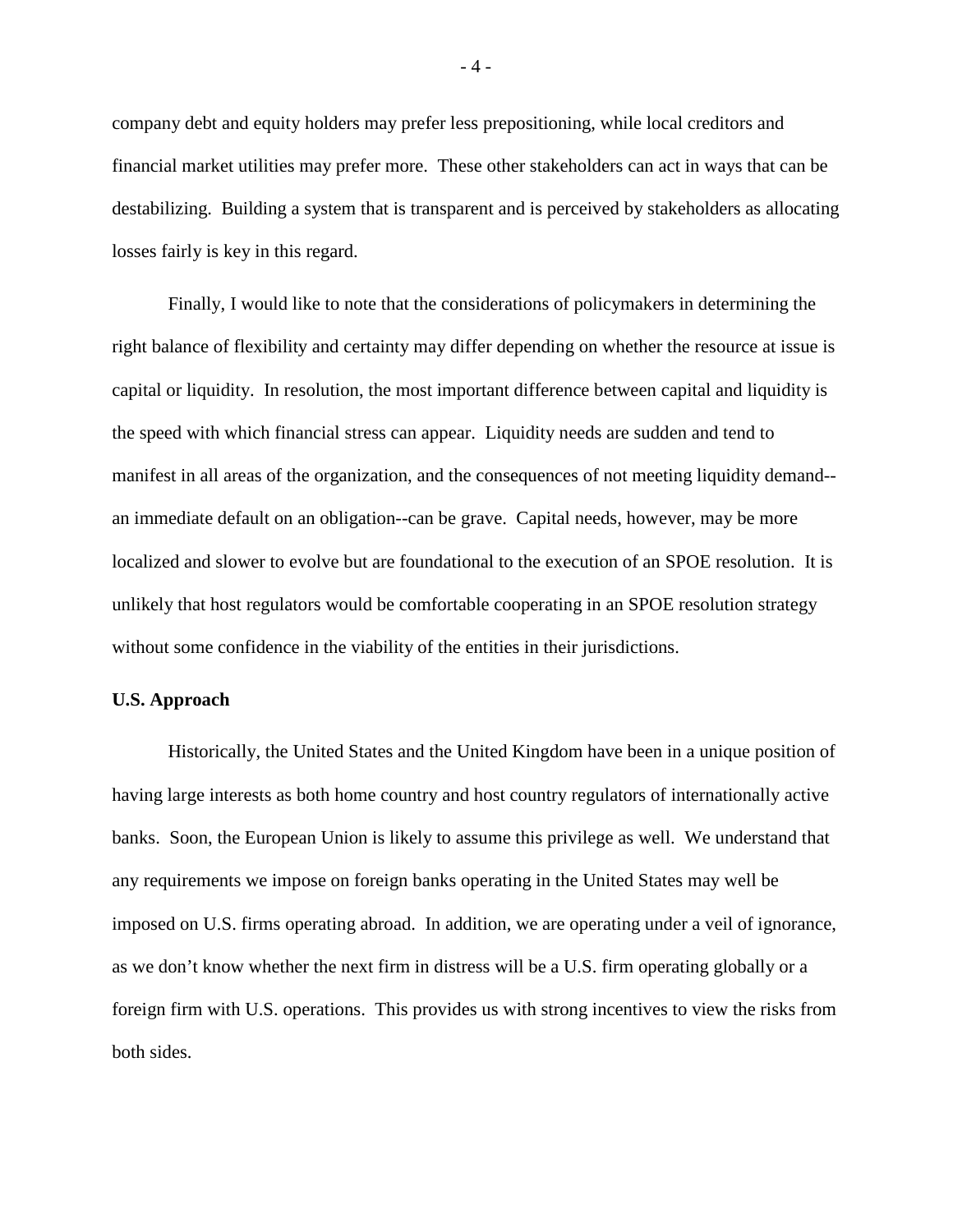As the home regulator to U.S. global systemically important banking organizations (G-SIBs), we and the Federal Deposit Insurance Corporation (FDIC) have used the living wills process to set the expectation that a firm appropriately balance prepositioned and centrally managed resources.<sup>[2](#page-5-0)</sup> This expectation is based on the premise that the optimal balance will depend on factors such as the firm's structure and the host jurisdictions in which the firm operates. As such, the Board and the FDIC have asked U.S. G-SIBs to analyze and anticipate capital and liquidity resources needed to ensure the continued operation of material entities in resolution. Regarding capital, the positioning of a U.S. G-SIB's internal total loss absorbing capacity (TLAC) should reflect a balance of certainty--prepositioning internal TLAC directly at material entities--and flexibility--holding recapitalization resources at the parent, known as contributable resources--to meet unanticipated losses at material entities.<sup>[3](#page-5-1)</sup>

Regarding liquidity, the Board and FDIC expect a U.S. G-SIB to appropriately estimate and maintain sufficient liquidity for material entities, an expectation known as Resolution Liquidity Adequacy and Positioning, or RLAP.<sup>[4](#page-5-2)</sup> RLAP expectations are intended to be designed so that liquidity is not "double counted" among home and host jurisdictions, to provide transparency into the location of liquidity across the firm's material entities, and to ensure that liquidity can flow where needed with minimal potential disruption. The RLAP approach is

www.federalreserve.gov/newsevents/pressreleases/files/bcreg20160413a1.pdf.

 $\overline{\phantom{a}}$ 

<span id="page-5-0"></span><sup>2</sup> Section 165(d) of the Dodd-Frank Wall Street Reform and Consumer Protection Act requires a large firm to submit an annual resolution plan, or living will, that describes the company's strategy for rapid and orderly resolution under bankruptcy in the event of material financial distress or failure of the company. If the Federal Reserve and the FDIC determine that a firm's resolution plan is not credible or would not facilitate an orderly resolution under the U.S. Bankruptcy Code, the agencies, acting jointly, may impose more stringent prudential requirements on the firm until it remediates identified deficiencies.

<span id="page-5-1"></span><sup>&</sup>lt;sup>3</sup> Guidance for 2017 section 165(d) Annual Resolution Plan Submissions by Domestic Covered Companies that Submitted Resolution Plans in July 2015, available at

<span id="page-5-2"></span> $4$  Id.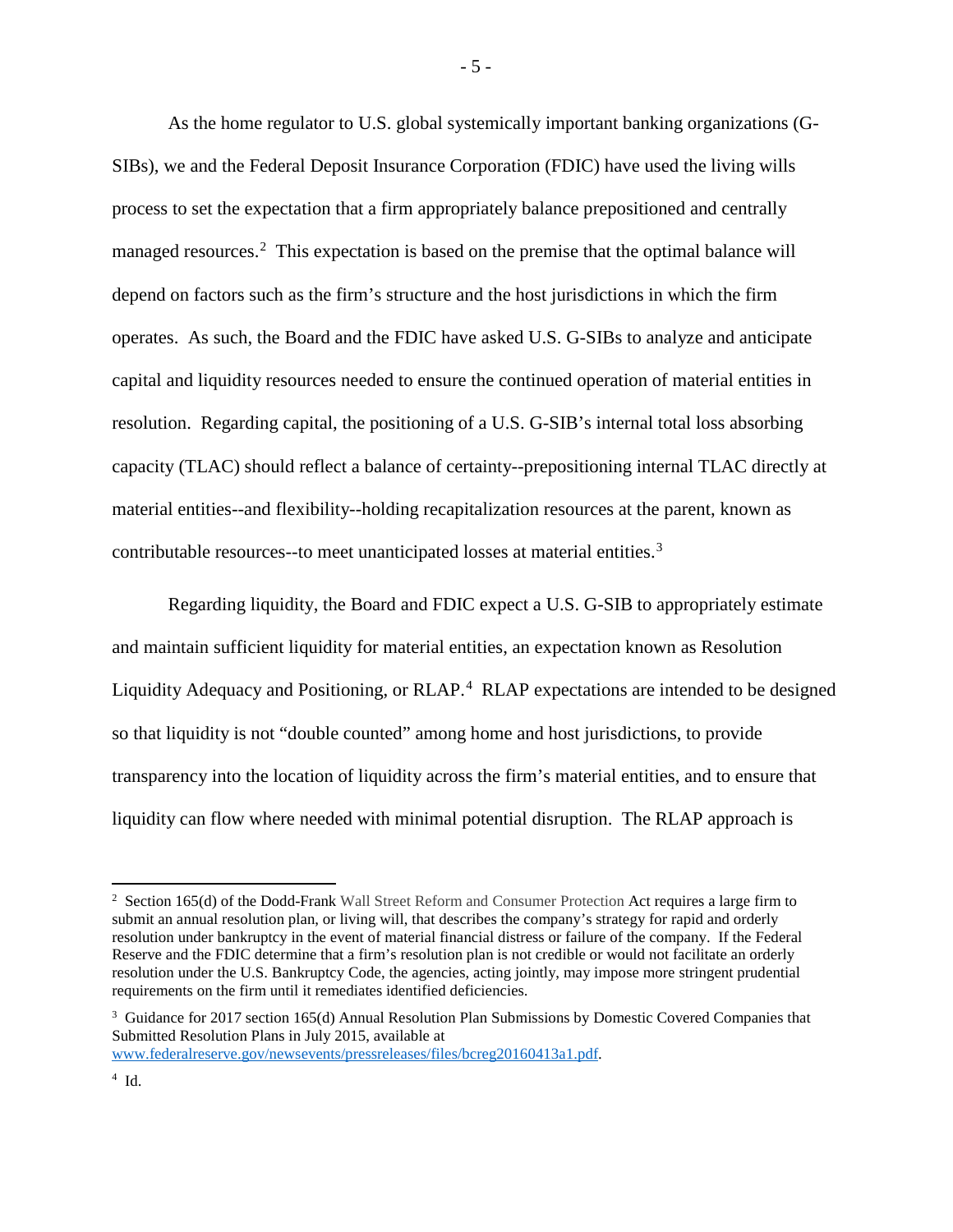aimed at ensuring that surpluses in one host jurisdiction generally are not relied upon to meet deficits in another host jurisdiction, given the confusion and vulnerabilities such reliance can cause in an actual stress. Specifically, a firm should be able to measure the stand-alone liquidity position of each material entity and ensure that liquidity is readily available either at the parent or at that entity to meet any deficits.<sup>[5](#page-6-0)</sup> As with capital, firms are expected to have a balance of prepositioned and centrally managed liquidity--specifically, by balancing the certainty associated with holding liquidity directly at material entities against the flexibility provided by holding high-quality liquid assets at the parent available to meet unanticipated outflows at material entities.

As a host regulator, our approach to local capital and liquidity regulations of foreign banks with large U.S. operations is motivated by the lessons of the recent financial crisis, where many foreign banks operating in the United States suffered severe stress and survived only with extraordinary support from the United States and their home country governments. In addition to increasing the resiliency of the U.S. operations of foreign banks, our approach also reflects both resolution and competitive equity considerations.

From a resolution perspective, our rules seek to ensure that there are sufficient resources in the United States today to ensure that we, as a host regulator, are well positioned to cooperate with a home country authority in the event a firm experiences material stress or failure. Our rules also ensure that we do not have a strong incentive to limit flows or seek additional resources in the moment of crisis, which could be highly destabilizing in a stress event.

l

- 6 -

<span id="page-6-0"></span> $<sup>5</sup>$  The liquidity position of an entity reflects high-quality liquid assets at the material entity less stressed net outflows</sup> to third parties and affiliates.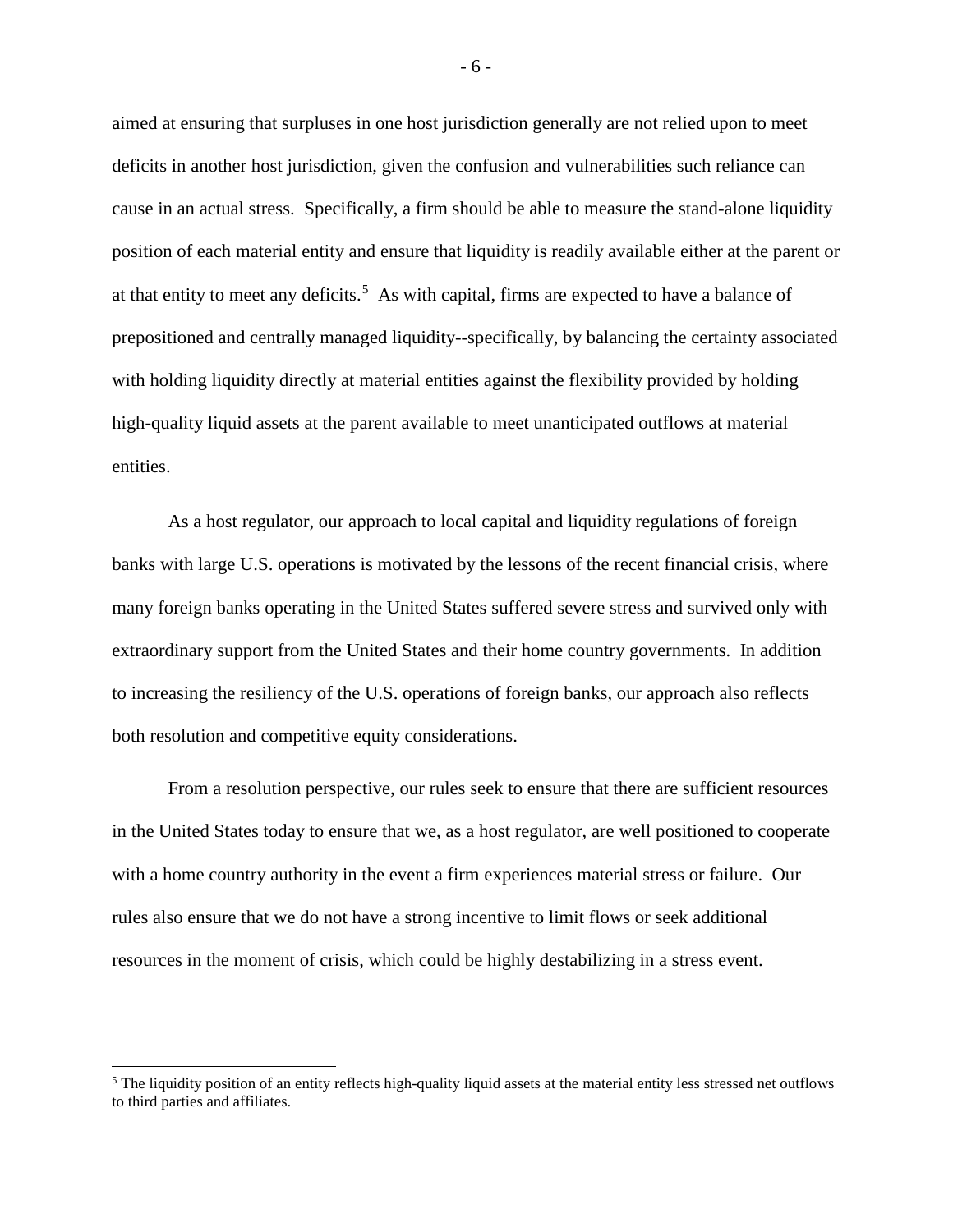From a competitive equity standpoint, we believe that U.S. subsidiaries of foreign banks should operate on a level playing field with their domestic counterparts. This is generally consistent with the long-standing treatment of large and complex bank and nonbank subsidiaries around the world.

As such, our rules subject a large foreign bank to the same capital and liquidity requirements as domestic bank holding companies by requiring the foreign bank to hold its U.S. subsidiaries through a U.S. intermediate holding company (IHC) and imposing capital and liquidity requirements to the IHC. At the same time, we have adjusted our approach for the U.S. branches of a foreign bank with a large U.S. presence in recognition that branches are subject to a narrower set of permissible activities and operate as a direct extension of the parent bank. For these U.S. branches, we have imposed local liquidity requirements in light of the liquidity vulnerabilities that many U.S. branches of foreign banks experienced in the crisis, but no separate capital requirements.

For IHCs that are subsidiaries of foreign-owned G-SIBs, the Federal Reserve requires such a firm to issue a minimum amount of loss-absorbing instruments to its foreign parent, known as internal TLAC, including a minimum amount of unsecured long-term debt.<sup>[6](#page-7-0)</sup> In the event that an IHC was experiencing significant financial distress, the internal TLAC could be used to replenish the IHC's equity and maintain its solvency. The U.S. implementation of internal TLAC is modeled on the internal TLAC framework developed by the Financial Stability Board (FSB), which includes a calibration of the amount of loss-absorbing resources that should

l

<span id="page-7-0"></span><sup>&</sup>lt;sup>6</sup> 12 CFR part 252, subpart G.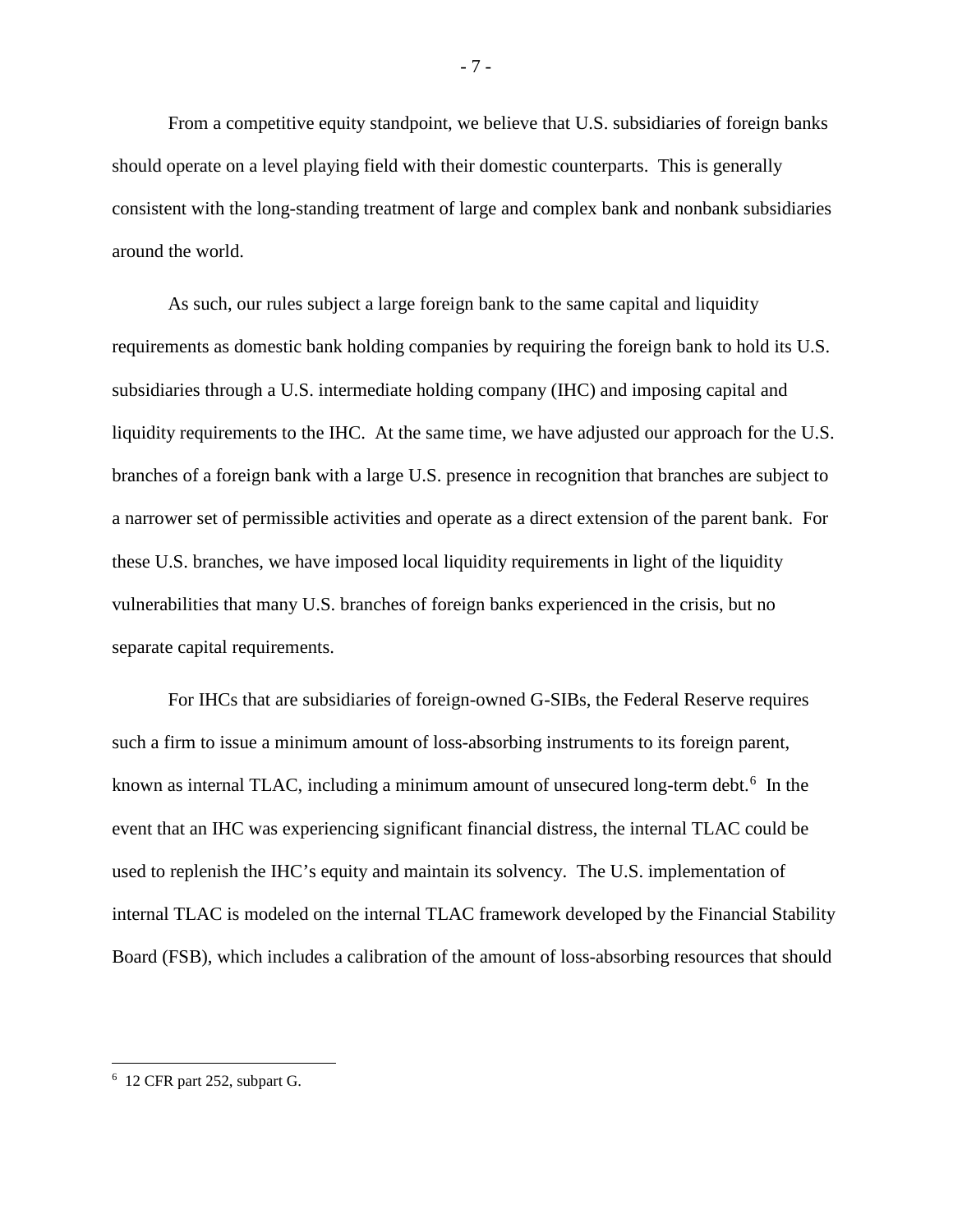be prepositioned in a given jurisdiction.<sup>[7](#page-8-0)</sup> Specifically, the FSB contemplates that internal TLAC requirements of a subsidiary of a foreign bank expected to be resolved through SPOE would be calibrated at 75 to 90 percent of the external TLAC requirement that would apply to the subsidiary if it were to be separately resolved. In implementing the TLAC standards in the United States, the Board calibrated the internal TLAC requirement for IHCs of foreign-owned G-SIBs at the high end of the FSB range, at around 90 percent.

## **Adjustments to the Current Regime**

l

There are two principal points I have been making today. The first is that some amount of local capital and liquidity prepositioning can reduce the incentives for damaging and unpredictable seizures of resources by local regulators during times of stress--thus actually reducing the likelihood that improvised, beggar-thy-neighbor ring-fencing would frustrate completion of a successful SPOE resolution in the future. As we learned long ago out West, the branding of cattle creates the possibility of trust.

The second point, however, is equally important: the best prepositioning structure is not an eternal verity mathematically deducible from first principles, but it is instead a practical balance designed to promote cooperation among humans, and any such balance is likely to be improvable with experience, reflection, and debate. We are interested in views from the firms and the public on how the regimes can be improved, and we expect to invite public comment on our living will guidance for U.S. and foreign firms in the near future. In addition, we are currently weighing the costs and benefits of our current approach of directing firms to determine

<span id="page-8-0"></span><sup>7</sup> Financial Stability Board, "Principles on Loss-Absorbing and Recapitalisation of G-SIBs in Resolution" and "Total Loss-absorbing Capacity (TLAC) Term Sheet" (November 9, 2015), available a[t www.fsb.org/wp](http://www.fsb.org/wp-content/uploads/TLAC-Principles-and-Term-Sheet-for-publication-final.pdf)[content/uploads/TLAC-Principles-and-Term-Sheet-for-publication-final.pdf.](http://www.fsb.org/wp-content/uploads/TLAC-Principles-and-Term-Sheet-for-publication-final.pdf)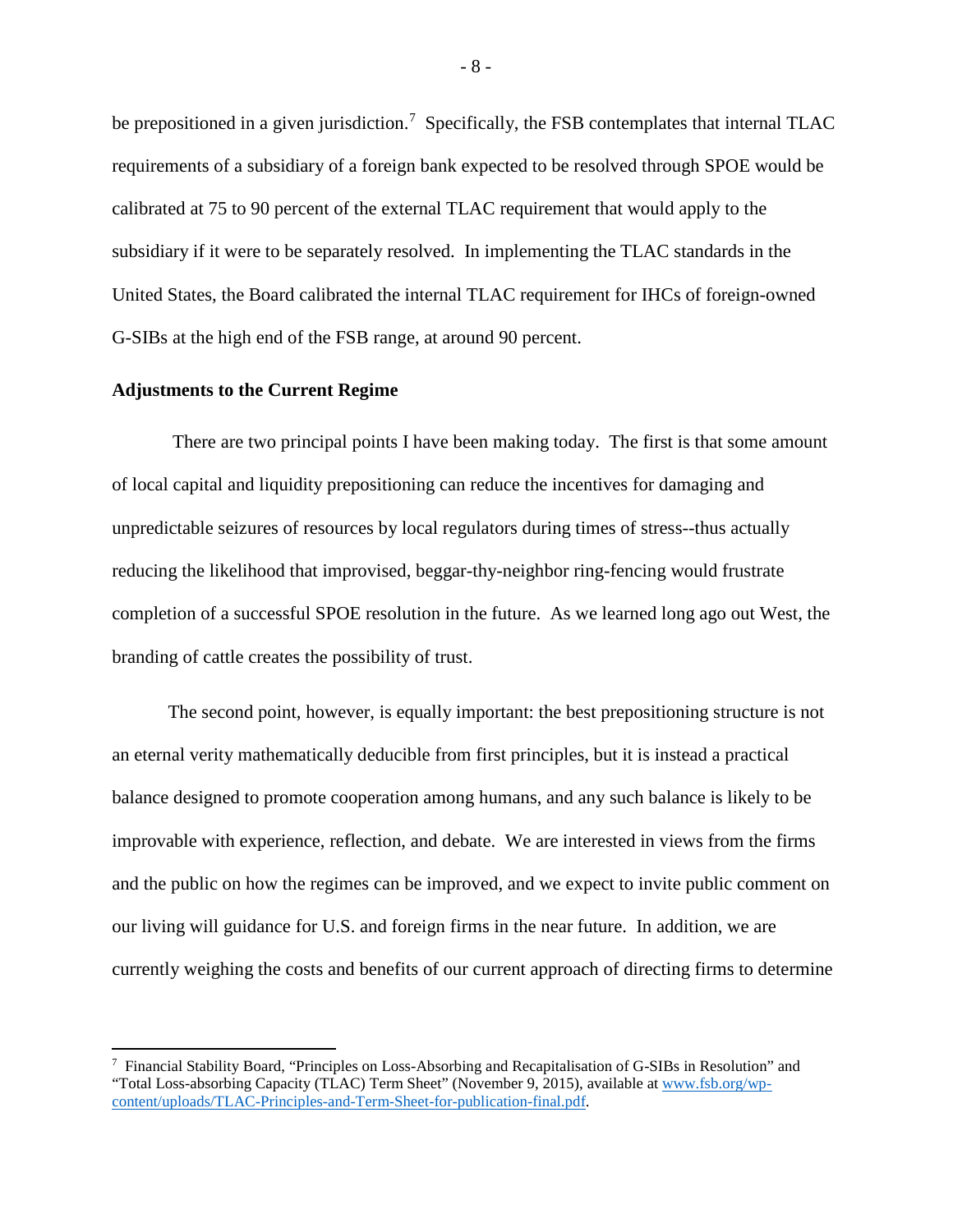the appropriate amount of prepositioned capital and liquidity. We are also considering whether formalizing resolution capital and liquidity requirements through a rulemaking process would improve the predictability and transparency of our approach.

We continue to believe that the IHC and attendant requirements are appropriate for foreign banks with large U.S. operations. However, in light of our experience with these structures, I believe we should consider whether the internal TLAC calibration for IHCs could be adjusted to reflect the practice of other regulators without adversely affecting resolvability and U.S. financial stability. The current calibration is at the top end of the scale set forth by the FSB, and willingness by the United States to reconsider its calibration may prompt other jurisdictions to do the same, which could better the prospects of successful resolution for both foreign G-SIBs operating in the United States, and for U.S. G-SIBs operating abroad. Alternatively, it may be possible to streamline the elements of our resolution loss absorbency regime, which include both TLAC and long-term debt requirements. I will be recommending to my colleagues that we look closely at these possibilities in the coming weeks and seek comment on ways to further improve this framework.

## **Conclusion**

We are committed to working with other jurisdictions to continue to build the foundation of the SPOE resolution framework. In addition to finding the appropriate balance of flexibility and certainty that I have discussed, we continue to advocate for increasing the standardization in the global implementation of the regulatory capital rules, improving host supervisors' transparency into the global liquidity and capital positions of a G-SIB on a consolidated and deconsolidated basis, and addressing impediments to a successful SPOE resolution. As with all regulations, we will be open to considering adjustments that would improve transparency and

- 9 -